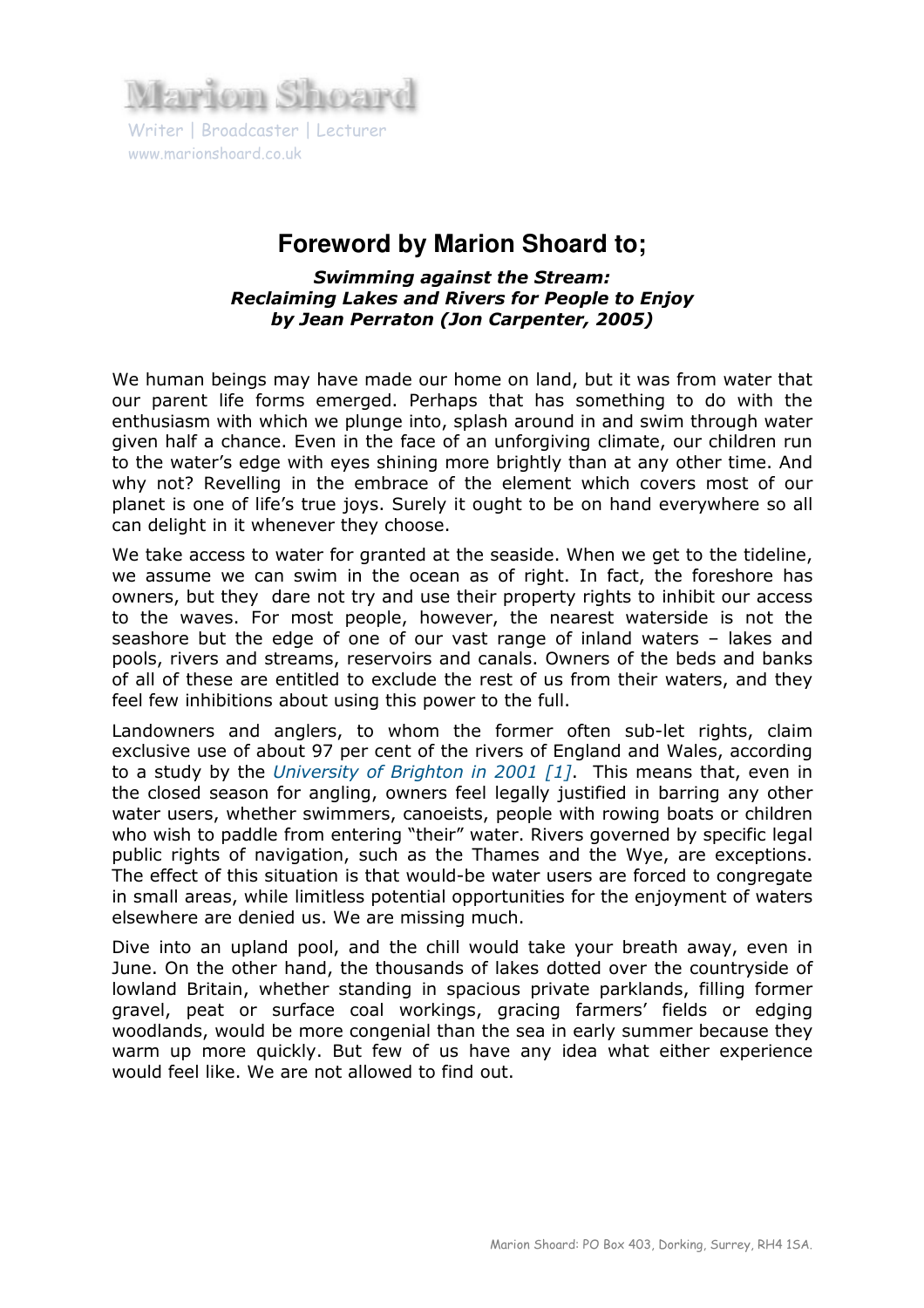The towpaths of most of our canals are freely available to walkers because British Waterways has chosen to promote them as a recreation resource. But our canals, lovely as they are, present nothing approaching the variety of our rivers. We know almost nothing of the swift currents and choppy waters which can give way an hour or a hundred yards later to gentle flows and still waters in streams and rivers from Kent to Cumbria and Carmarthenshire to Anglesey. A river in winter can be utterly unlike the same river in summer. Topographical and geological variation is vast. You may come upon a waterfall, swim under a stretch of cliff, or round a bend to find yourself facing a wide, shallow stretch with drifts of pebbles beside which, with luck, a dipper is bobbing or the tail of a grey wagtail dancing up and down.

Wade through our rivers and streams and myriad types of waterweed can wrap around your body just as caressingly - or threateningly - as the water itself. You may encounter anything from tadpoles and water snails tickling your toes to metallic emerald damselflies quivering in their mating embrace over the reeds. Wildlife is closer at hand than in the sea: you can surface from an underwater dive to find yourself eyeball-to-eyeball with a frog sitting on a lily pad. And all this against an ever changing backdrop of bankside vegetation – perhaps a cluster of stately purple loosestrife and yellow flags, then a steep, muddy bank bearing the paw imprints of an otter, then creamy drifts of heavily-scented meadowsweet, overhung by a curtain of weeping willow or presided over by stately aspens, alders or crack willows.

Our exclusion from such delights not only limits opportunities for a wide range of sights, sounds, smells, tactile stimuli and healthy exercise: it also distorts our perception of our country. You could actually put the rivers of Cornwall many, many times around that county's coastline, they are so numerous and long. But how many of us could name them let alone recall their individual characters, even their variety of bridges? How does the Inny differ from the De Lank or the Lynher from the Carey? The vast majority of Cornwall's myriad streams and rivers can legally be glimpsed only at the occasional spot at which a road or a public path happens to abut or cross them. Few of us would even dream of swimming in these waters, when their banks seem so private and out of bounds. The naturalist W.H. Hudson encapsulated something of the lure of Britain's hidden, inland waters on finding himself excluded from the rivers and streams of Devon:

The stream invites us to wander. The impulse is so common that it might be set down as an instinct; and certainly there is no more fascinating pastime than to keep company with a river from its source to the sea. Unfortunately this is not easy in a country where running waters have been enclosed, which should be as free as the rain and sunshine to all, and were once free, when England was England still, before landowners annexed them, even as they annexed or stole the commons and shut up the footpaths and made it an offence for a man to go aside from the road to feel God's grass under his feet  $[2]$ .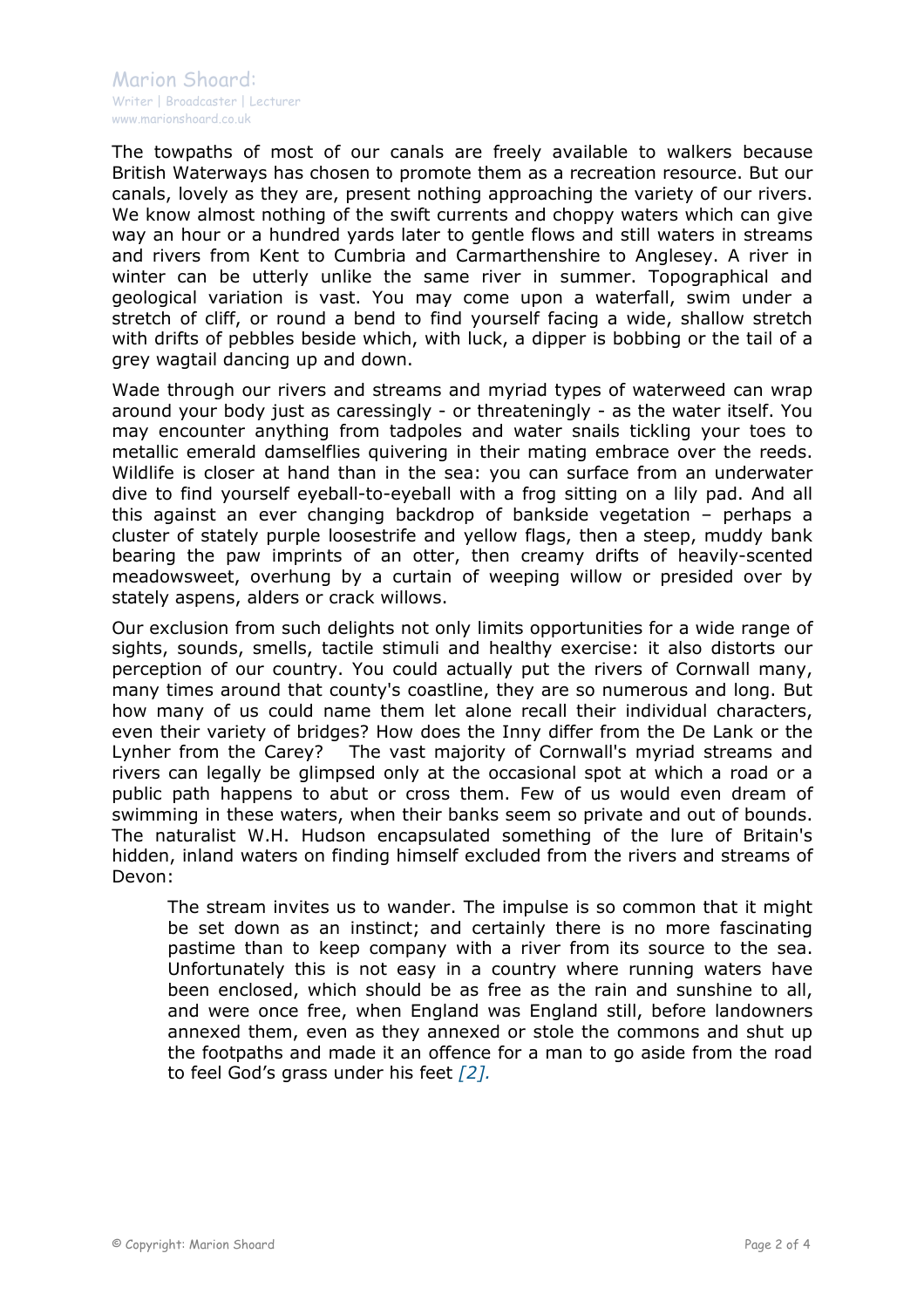But suppose we had a legal right not only to walk alongside but also to plunge into inland waters? In this fascinating book, Jean Perraton explores the reasons why we should, as well as how some of the real conflicts which might arise with other interests, such as nature conservation, angling and public safety, could be resolved.

The book appears at a particularly interesting moment in the struggle about rights over the environment in Britain and over water in particular. Limited rights of access to land are just being established in England and Wales, while Scots now enjoy more extended rights of access to both land and water. A book published in 2004 questions the legitimacy of the right of exclusion currently exercised by owners of rivers in England: it can be traced, apparently, to errors in a legal textbook published in 1830. According to the Reverend Douglas Caffyn in The Right of Navigation on Non-tidal Rivers and the Common Law [3], there has always been a common law right to move freely up and down all rivers and streams which are physically navigable. So except where local statutes have specifically removed this right, it still exists. As I write, the Reverend Caffyn's arguments are being examined closely by counsel appointed by the British Canoe Union. If his analysis prevails, the private 'keep out' notices which deface so many glorious English rivers could soon be deemed illegal.

We shall see. But even if the Reverend Caffyn is upheld, access to rivers in England is unlikely to improve overnight. In any event, his arguments would not apply to lakes such as those resulting from mineral extraction or those created in Capability-Brown-type country parklands. However, Scotland is already showing how very different things might be. In 2005, one of the first pieces of legislation enacted by the Scottish Parliament, the Land Reform Act 2003, comes into effect. Amongst other things, this law asserts a public right to be present in and to move freely not just over land but also over bodies of inland water, whether flowing or still, at any time of the day or night. This marks a milestone in the long and often turbulent history of struggle over environmental rights in the United Kingdom.

To exercise their new right, Scots must behave responsibly – that is, they must respect the privacy of others, help land managers to work safely and effectively, care for the environment, take responsibility for their actions, keep their dogs under control and take extra care if they are organising an event or running a business. But if they do these things, they can walk along bridges and banks, enter the water whether to wade or swim, and take non-powered craft like rowing boats and canoes in all lochs and rivers, canals and reservoirs, streams, estuaries as well as along the coast: the right applies under water as well as on the surface. A Scottish Outdoor Access Code [4], published in 2004 by Scottish Natural Heritage, the main conservation and outdoor recreation government agency north of the border, has set out the framework within which local authorities should assert the public's access rights and sort out any conflicts which may arise. Thus the Code reminds Scots that swimming in open water can be dangerous and enjoins them to minimize problems by avoiding nets or other fishing tackle, not disturbing anglers and other water users, not polluting water and not swimming close to water abstraction points.